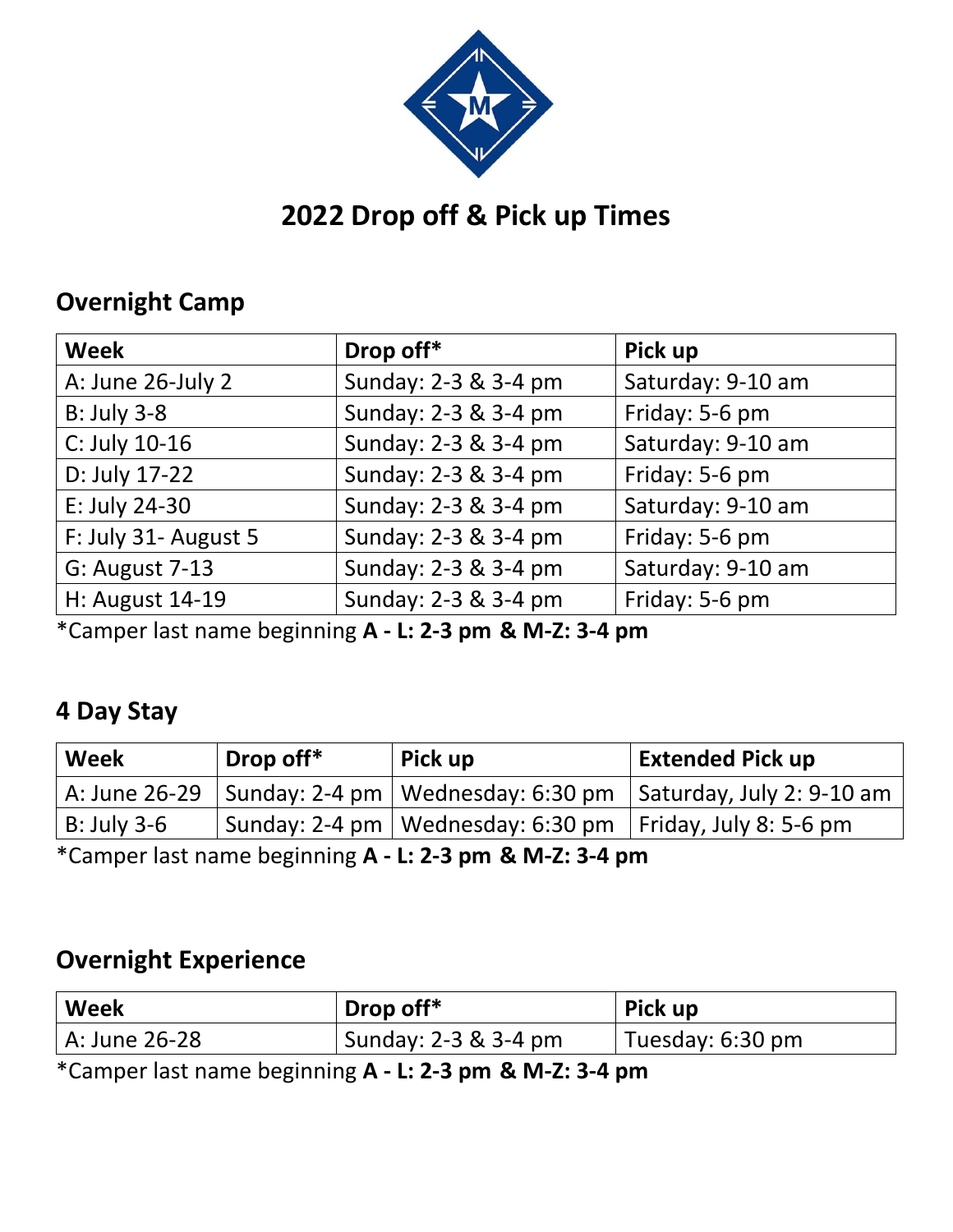**LIT**

| <b>Session</b>      | Drop off     | Pick up           |
|---------------------|--------------|-------------------|
| 1: June 26-July 2   | Sunday: 1 pm | Saturday: 9-10 am |
| <b>July 3-8</b>     | Sunday: 1 pm | Friday: 5-6 pm    |
|                     |              |                   |
| 2: July 10-16       | Sunday: 1 pm | Saturday: 9-10 am |
| <b>July 17-2</b>    | Sunday: 1 pm | Friday: 5-6 pm    |
|                     |              |                   |
| 3: July 24-30       | Sunday: 1 pm | Saturday: 9-10 am |
| July 31-August 5    | Sunday: 1 pm | Friday: 5-6 pm    |
|                     |              |                   |
| 4: August 7-13      | Sunday: 1 pm | Saturday: 9-10 am |
| <b>August 14-19</b> | Sunday: 1 pm | Friday: 5-6 pm    |

# **CIT**

| <b>Session</b>      | Drop off         | Pick up           |
|---------------------|------------------|-------------------|
| 1: June 26-July 2   | Sunday: 1 pm     | Saturday: 9-10 am |
| <b>July 3-8</b>     | Sunday: 12:15 pm | Friday: 5-6 pm    |
|                     |                  |                   |
| $2:$ July 3-8       | Sunday: 1 pm     | Friday: 5-6 pm    |
| <b>July 10-16</b>   | Sunday: 12:15 pm | Saturday: 9-10 am |
|                     |                  |                   |
| 3: July 10-16       | Sunday: 1 pm     | Saturday: 9-10 am |
| <b>July 17-22</b>   | Sunday: 12:15 pm | Friday: 5-6 pm    |
|                     |                  |                   |
| 4: July 17-22       | Sunday: 1 pm     | Friday: 5-6 pm    |
| <b>July 24-30</b>   | Sunday: 12:15 pm | Saturday: 9-10 am |
|                     |                  |                   |
| 5: July 24-30       | Sunday: 1 pm     | Saturday: 9-10 am |
| July 31-August 5    | Sunday: 12:15 pm | Friday: 5-6 pm    |
|                     |                  |                   |
| 6: July 31-August 5 | Sunday: 1 pm     | Friday: 5-6 pm    |
| August 7-13         | Sunday: 12:15 pm | Saturday: 9-10 am |
|                     |                  |                   |
| 7: August 7-13      | Sunday: 1 pm     | Saturday: 9-10 am |
| <b>August 14-19</b> | Sunday: 12:15 pm | Friday: 5-6 pm    |